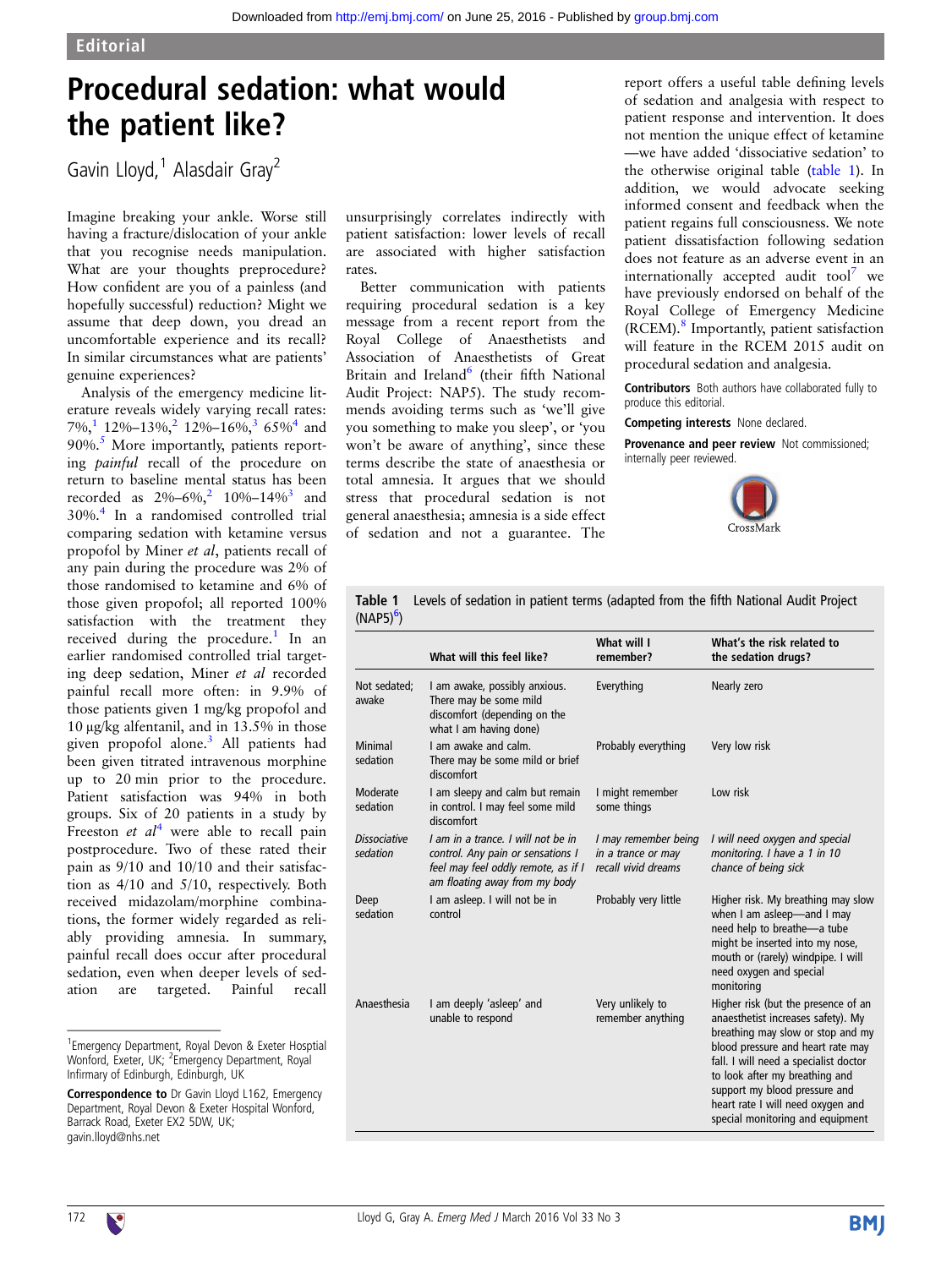<span id="page-1-0"></span>To cite Lloyd G, Gray A. Emerg Med J 2016;33:172-173.

Accepted 8 August 2015 Published Online First 3 September 2015

Emerg Med J 2016;33:172–173. doi:10.1136/emermed-2015-205247

## **REFERENCES**

- 1 Swann A, Williams J, Fatovich DM. Recall after procedural sedation in the emergency department. [Emerg Med J](http://dx.doi.org/10.1136/emj.2006.040923) 2007;24:322–4.
- 2 Miner JR, Gray RO, Bahr J, et al. Randomized clinical trial of propofol versus ketamine for procedural

sedation in the emergency department. [Acad Emerg](http://dx.doi.org/10.1111/j.1553-2712.2010.00776.x) [Med](http://dx.doi.org/10.1111/j.1553-2712.2010.00776.x) 2010;17:604–11.

- 3 Miner JR, Gray RO, Stephens D, et al. Randomized clinical trial of propofol with and without alfentanil for deep procedural sedation in the emergency department. Acad Emerg Med 2009;16:825–34.
- 4 Freeston JA, Leal A, Gray A. Procedural sedation and recall in the emergency department: the relationship between depth of sedation and patient recall and satisfaction (a pilot study). [Emerg Med J](http://dx.doi.org/10.1136/emj.2010.092916) 2012;29:670–2.
- 5 Dunn MG, Mitchell R, Souza CD, et al. Evaluation of propofol and remifentanil for intravenous sedation for reducing shoulder dislocations in the emergency department. [Emerg Med J](http://dx.doi.org/10.1136/emj.2004.021410) 2005;23:57-8.
- 6 Pandit JJ, Cook TM, the NAP5 Steering Panel. NAP5. Accidental awareness during general anaesthesia. London: The Royal College of Anaesthetists and Association of Anaesthetists of Great Britain and Ireland, 2014. ISBN:978-1-900936 11-8
- 7 Mason KP, Green SM, Piacevoli Q, the International Sedation Task Force. Adverse event reporting tool to standardize the reporting and tracking of adverse events during procedural sedation: a consensus document from the World SIVA International Sedation Task Force. [Br J Anaesth](http://dx.doi.org/10.1093/bja/aer407) 2012;108:13–20.
- 8 The Royal College of Emergency Medicine. External Guidelines, NHS Evidence. [http://www.rcem.ac.uk/](http://www.rcem.ac.uk/Shop-Floor/Clinical%20Guidelines/External%20Guidelines/) [Shop-Floor/Clinical%20Guidelines/External%](http://www.rcem.ac.uk/Shop-Floor/Clinical%20Guidelines/External%20Guidelines/) [20Guidelines/](http://www.rcem.ac.uk/Shop-Floor/Clinical%20Guidelines/External%20Guidelines/) (accessed 24 Aug 2015).